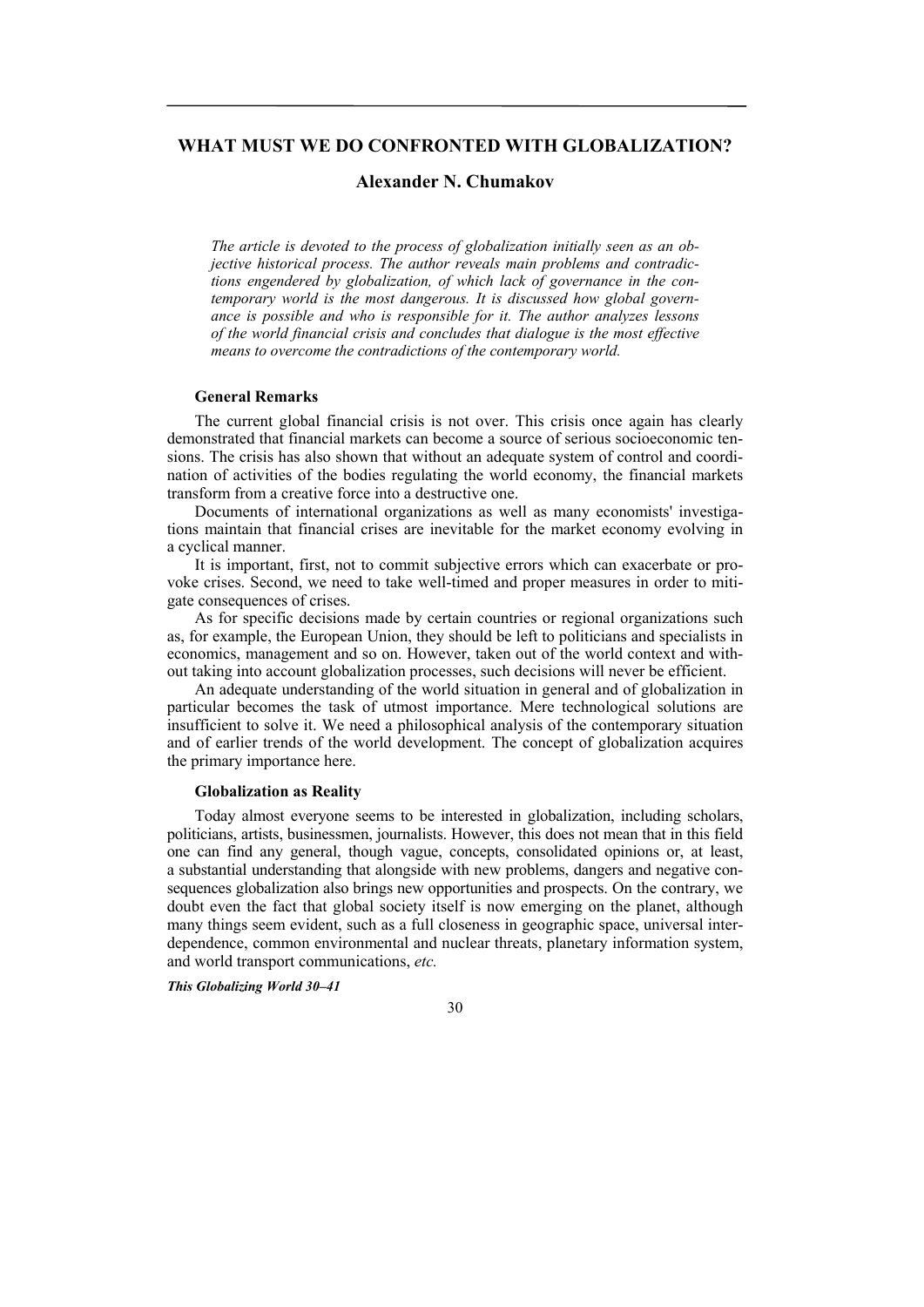To assess the global world properly, one should understand that from the very beginning its processes, including globalization itself, are first and foremost objective. Of course, the global processes are somewhat influenced by subjective factors, but, nevertheless, in their progressive development they occur basically irrespective of the will and subjective aspirations of individuals, social groups, corporations, or even separate states. Globalization processes and global problems of modernity have emerged not spontaneously or by mistake, not due to somebody's good or wicked plan. They resulted from an objective and logical development of society and its new relations with the environment.

The contemporary world seems to have dramatically changed virtually within the last decades; but it is not so. True globalization started in the age of the great geographical discoveries. By the beginning of the twentieth century, globalization became fundamental after it had strengthened and expanded to new spheres of social life. Today globalization is total and multi-faceted as economic, political, cultural and information flows, links and relations have irreversibly transcended the boundaries of countries and nations, being no longer their domain and prerogative.

One can hardly agree with a widely-held view that globalization was born by the twentieth century. It would also be a mistake to equate globalization with modernization or mostly with economic integration. Unfortunately, this simplistic vision of a complex issue is common even among scholars, engendering numerous debates about 'waves', 'intensification', or 'stagnation' of globalization.

It is important to emphasize that up to the early twentieth century different parts of humankind had been developing mostly fragmentary and separately. Originally there were local, later regional, cultural-cum-civilizational systems, which had relatively insignificant mutual influence or did not even interact. Now the world culturalcum-civilizational system is being formed. Its shape became clear by the beginning of the twentieth century. With the emergence and exacerbation of the global problems in the 1970s and the 1980s, the global significance of changes became evident also in the broad public consciousness. The humankind became a planetary phenomenon. It entered the age of universal interdependence of different countries and nations. In spite of the emergence of the foundations of universal culture they still preserve their national cultures, but at the same time some signs of civilizational unity are increasingly manifest.

It is impossible to dwell more on these ideas, so I would like to emphasize the main point. Now one can speak about the global society or the single world civilization being really formed. With increasing persistence, more and more countries and nations are required to follow universal norms, rules, bans and prescriptions. Having entered the era of transformation from 'local' and 'regional' cultural-cum-civilizational systems to universal cultural-cum-civilizational system, we should act in an appropriate manner.

### **Perceptions of Globalization**

In real life even an obvious necessity of changing human behavior quite often produces no desired results. In other words, people either completely ignore the changes around them, or react inadequately. This is absolutely true in the case of globalization as well.

Today globalization is as real as a sunrise. The contemporary world, beyond question, has radically changed under the influence of globalization and faces dangers, which have never existed before. Even mass consciousness, not to mention the academic community, understands it as an axiom.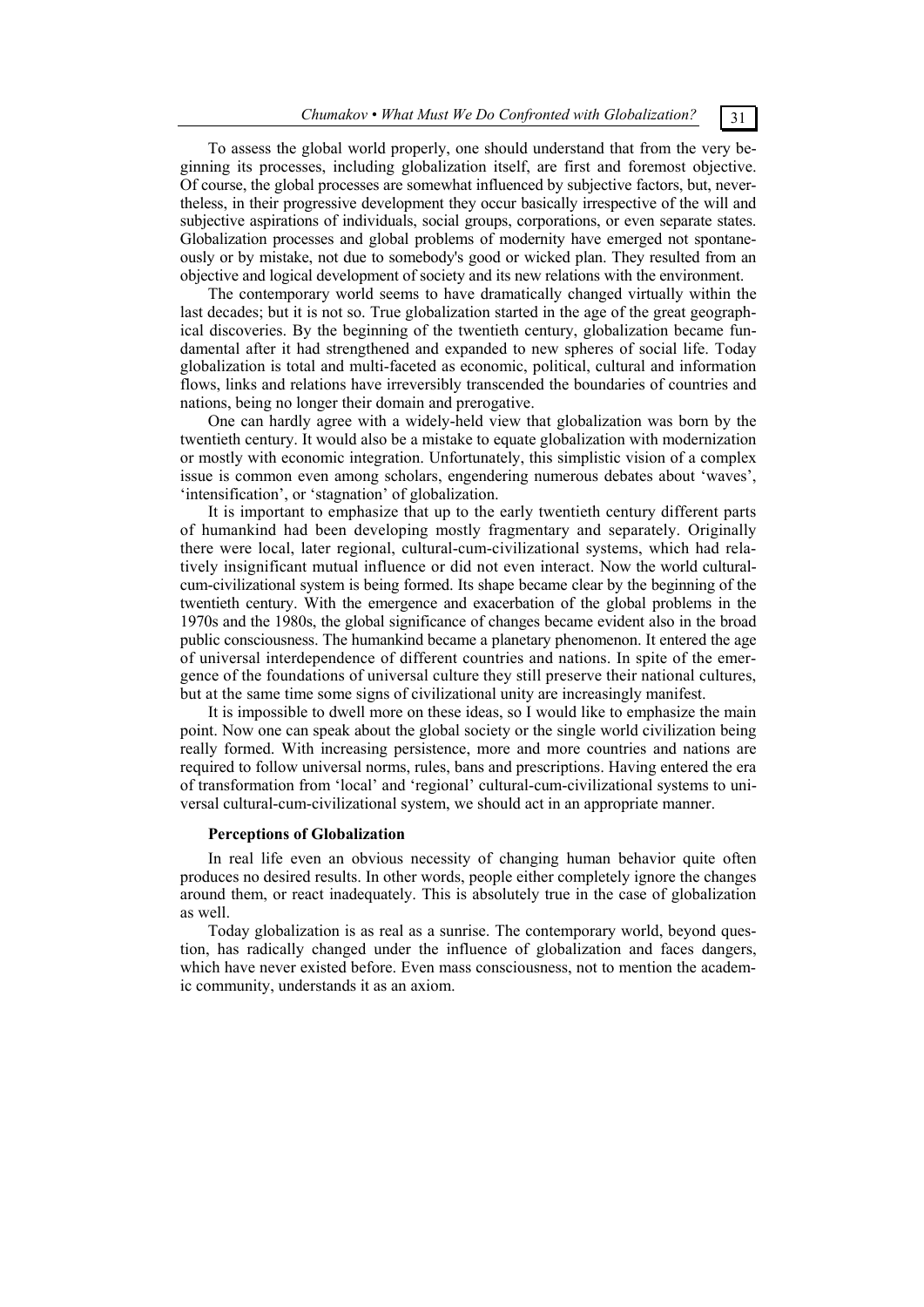It can be both good and bad. It is good because there is no need to prove that globalization is a topical issue. Thus, we have more opportunities to find constructive solutions and reasonable practical responses. It is bad because even sound experts in Global Studies start to see the contemporary situation through the lens of habit. Thus, they are able to see only one aspect of the situation, from the position of their long-held views. As a result, attention is focused, as a rule, on what is conventional and evident. All other secondary or nascent problems (dangers, obstacles to social development) remain without due consideration. For example, there is a common statement that the world community has never been so endangered in its history as today, in the twenty-first century. It is usually associated with the threat of nuclear war and environmental disaster, which is true, but the problem cannot be reduced to these issues. The point is not that we just have nuclear weapons, poorly controlled and threatening humankind with a real possibility of selfdestruction. The increasing human pressure on the environment definitely worsens the tough ecological situation, but it is not the greatest danger.

What is more important now is that humans and their behavior in the global world is not an integral part of this world. In other words, in the last decades the whole complex of global problems has been enlarged by a new danger, still hardly comprehended – *a cardinal and rapid change of the architectonics of world interconnections and interrelations. At the same time, the world community demonstrates the inability to react adequately to such changes*.

We need a new approach to world problems and we should rethink the priorities of their solution. One should emphasize that by the end of the twentieth century globalization made the world community fully global and that relations, communications and information flows became cross-borders. Humankind has become a holistic system with respect to all the main parameters of social life. Nation-states (now their number reaches 200) have ceased to be the only international actors. Numerous multinational corporations, international organizations (including criminal ones, connected with drug trafficking and international terrorism) have also become actors. And as before, this world with many interdependent and confronting actors is simply spontaneously self-regulated and does not have the governance that it needs.

The situation is exacerbated by the fact that humans are naturally biosocial beings. They still combine good and bad, kind and evil, love and hatred, peacefulness and aggression. Of course, culture, upbringing and education make people humane and tolerant. But we cannot change human nature and biological essence: aggressiveness, lust for domination, struggle for survival, violent solutions, *etc*.

As before, these things can be traced in the behavior of separate communities and in the nation-states' policy. Now the whole world community as a holistic system behaves selfishly toward the natural environment. The one who does not notice or pays no attention to it will lose firm soil under her feet, becomes deluded by abstractions and has no prospects for changes for the better.

It is also important that the number of earth inhabitants has exceeded seven billion people and continues to grow. At the same time, the planetary resources needed to support human lives are limited. They are also unevenly distributed (as well as the population) and some are scarce or extinguished. There is overt and covert struggle for the access to natural resources. Most likely, this conflict of interests is going to increase in the future and confrontation is going to become more severe.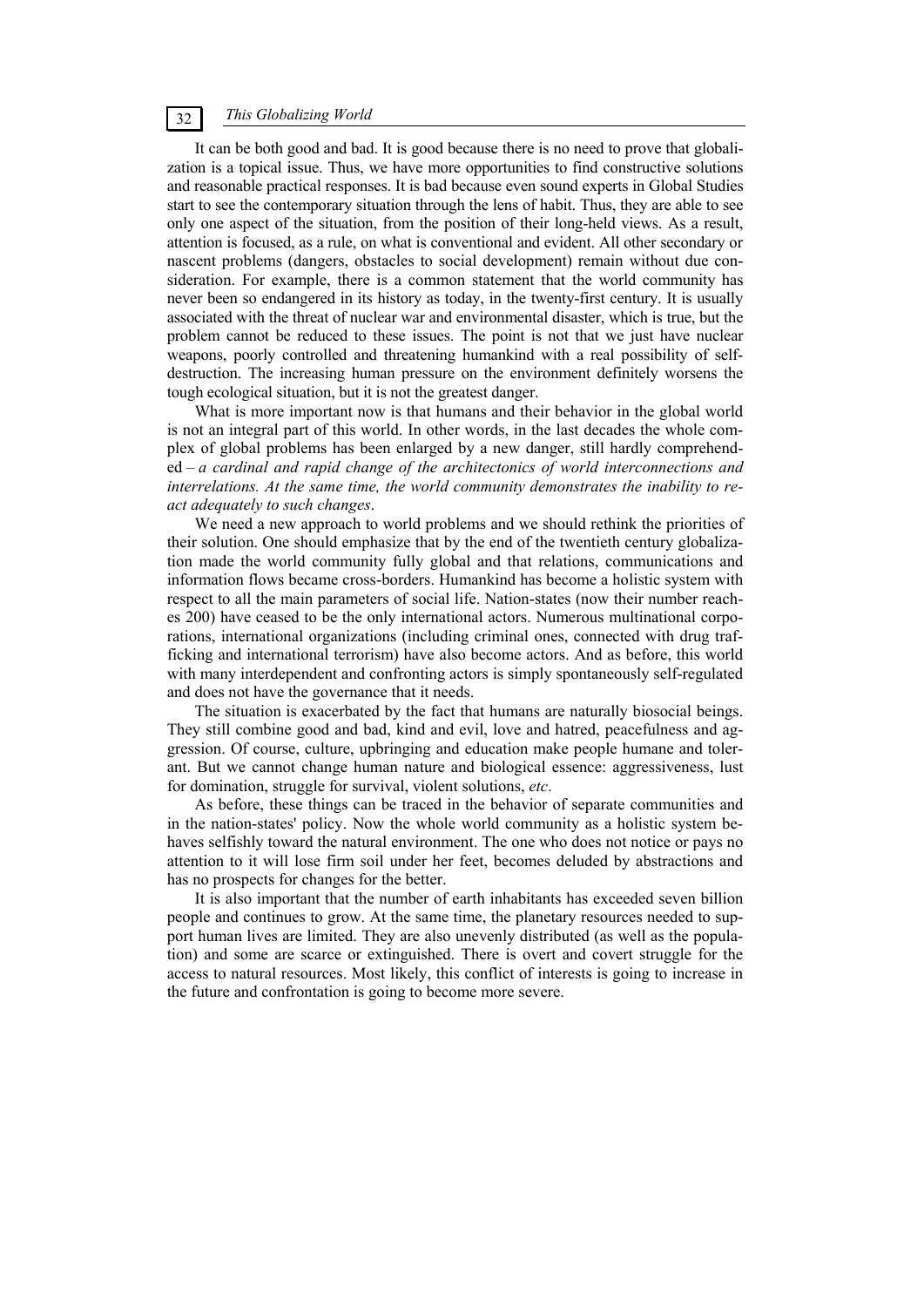## **The Main Issue of the Contemporary World**

As a result, *the global world, facing essentially new challenges and having no adequate system of governance, gets more and more into the situation of increasing contradictions and uncertainty*. This is *the main problem, the main contradiction of our epoch!* We can also say that *under the influence of globalization processes the world community, in fact, becomes more and more a single holistic system with respect to all parameters of social life*. *At the same time, there are no governance mechanisms adequate to this holism*.

The most striking in this situation is not that this governance does not exist as such, but that it is not purposefully constructed. Moreover, even theoretical discussions about it are rather infrequent today, not being the focus of public attention as they deserve to be (although concerns about the situation in question grow).<sup>1</sup> Besides, *governance* in general and global governance in particular, unlike *regulation*, cannot emerge spontaneously. This issue is to be discussed below; here I would like to make some points about the reasons why this happens.

First, we deal with a principally new, unprecedented situation related to governing an extremely complicated and huge socio-natural system, which human beings have never encountered in their history. This situation is exacerbated by the fact that the humankind's experience and the proven practices of resolving complex problems are not valid any more. At the same time, no new approaches have been worked out yet.

Second, the world community, in spite of the increasing interdependence of different countries and peoples, still remains fragmented, divided into autonomous and selforganized structures, which function in accordance to their own laws targeting, first of all, their private profits and interests. These are nation-states, multinational corporations, and confessional systems, such as Christianity, Islam, Buddhism, *etc.*

And third, globalization itself and its numerous consequences remain a subject of serious discussions. Such discussions often conceal the main thing: globalization is, first of all, an objective historical process and not a project specially designed by someone, or someone's insidious plan and intention. We should emphasize this point because if in rethinking globalization processes and their circumstances we proceed from a subjective factor and pay attention mainly to those who benefit from it, and then we would start to search for perpetrators and discuss globalization scenarios. In this case we face our inability to distinguish between an objective, natural course of events of social development and subjective human activity. The former, of course, is the basis of social development but it is not sufficient to provide governing complex systems without adequate structures and mechanisms. Thinking globally, one cannot help recognizing the state of affairs: there are no structures and mechanisms of government adequate to the holistic global world. That is why, in my opinion, it is useless to look for perpetrators or those responsible for globalizations. Moreover, such approach engenders illusions and is dangerous because it complicates the matter and distracts from the search for real solutions for the urgent issues.

 $\overline{\phantom{a}}$ <sup>1</sup> An article by Alexander B. Weber 'Systemic World and the Problem of Global Governance' published in *Vek Globalizatsii* journal (Weber, A. B. Systemic World and the Problem of Global Governance // Vek Globalisatsii. – 2009. – № 1. – Pp. 3–15. In Russian (Вебер, А. Б. Современный мир и проблема глобального управления // Век глобализации – 2009. – № 1. – С. 3–15) is one of such publications attempting to formulate this problem and to seek approaches to its solution.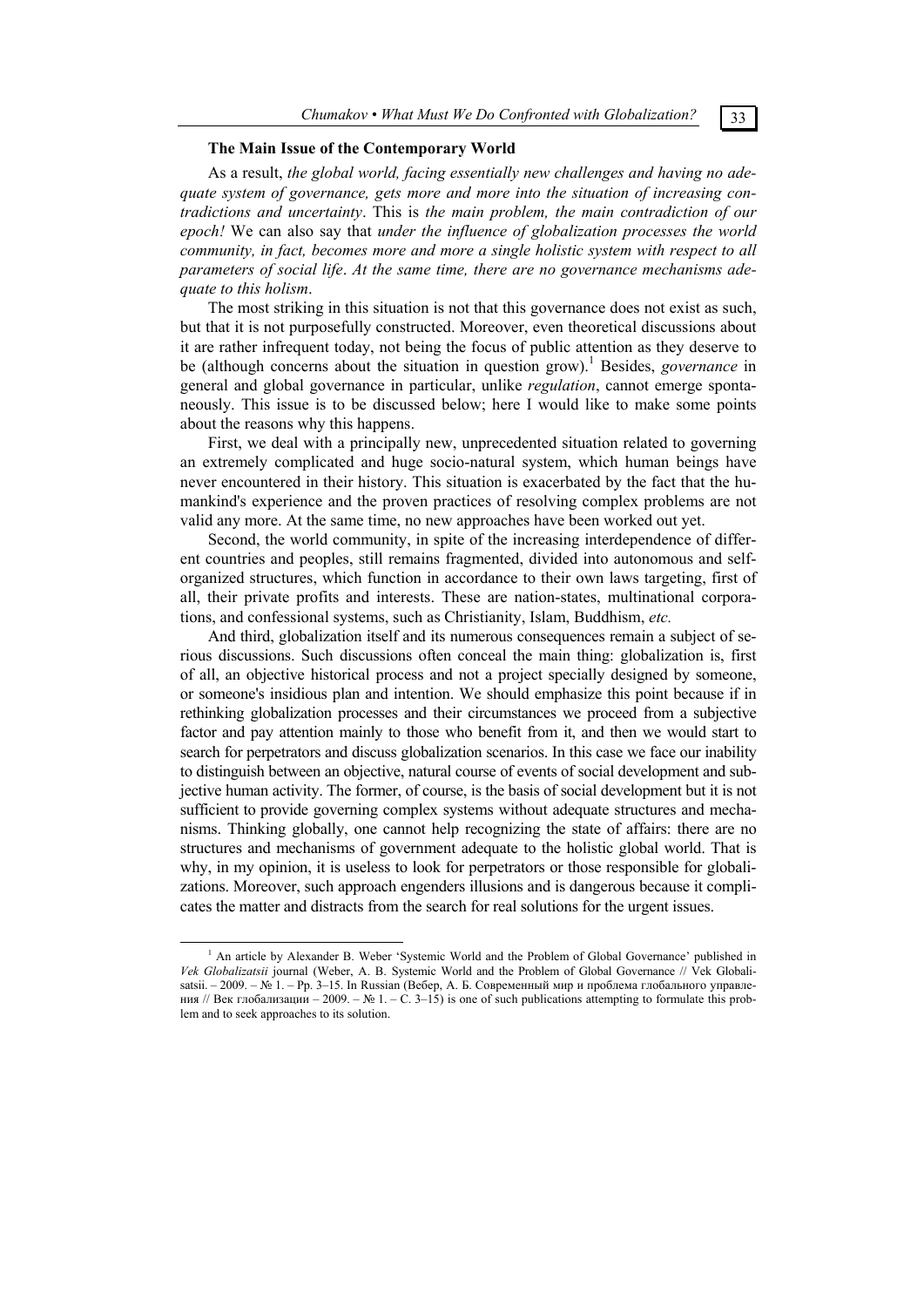When considering globalization first of all as an objective historical process (which is my position), one should look for means of solving globalization-engendered problems (including governing social systems) in the sphere of structural changes of the world society. This approach is based on a proposition that complex systems, or, at least, biosystems (of which human beings are a part) in their development are regulated naturally, based on natural laws. Here one can talk about the self-regulation of complex systems.

Apart from that, social systems are also governed, because an active element plays an important role in their development. This active element is human beings who, due to their abilities, consciously influence various parameters of development. It is evident that the planetary-scale social system, which is being formed now, should not be just *self-regulated* but also *governed*. It is important to distinguish between *regulation and government*, because they are not the same.

*Regulation* (from Latin 'regulo' – to set up, to fix, to order) should be understood as a spontaneous process or intentional activity aimed at providing functioning of this or that system within a framework of parameters, set up naturally or intentionally.

Via regulation (as well as self-regulation) one can solve the task of the optimal functioning of a system, creating the most favorable conditions for interaction of different components of this system. Regulation is aimed at consolidated actions of various parts of a whole and can be done consciously (when human beings play a regulative role), or spontaneously (when we talk about self-regulating systems). Population numbers constantly changing within some limits is an example of natural (spontaneous) regulation of a system. It depends on the presence of food supplies, or on obtaining its external parameters based on its genetic code and specific environmental conditions.

The biosphere as a whole is also a self-regulating system, whose balanced development is supported by the law of the struggle for survival. Regulation becomes purposeful when it is done with participation of a subjective factor, introducing some order to this or that system. This is how a traffic-controller acts at a crossroads or a specialist regulating, for example, the functioning of an engine, the level of water in a basin or tuning an antenna. Regulation can be conducted automatically, for example, on roads via traffic lights.

*Governance*, unlike regulation, never occurs naturally and spontaneously. It always assumes the presence of subjective factors and is characterized by more complex structure of relations between the subject and the object. Governance is associated with such notions as 'justice' and 'law'; it is a conscious process or activity aiming at achieving a specific result. This activity is based on predetermined order of conduct combined with creative acts of an agent making decisions not only on the basis of already set norms and rules, but depending on situational changes.

So, unlike regulation, *governance* is always connected with conscious human activity based on setting goals, feedback and creativity. In other words, government is always performed consciously and purposefully. It presupposes both getting this or that result and finding the most optimal means to achieve the goal. Thus, general governance and *global governance* in particular cannot emerge spontaneously or naturally. It only can appear in a society and can only be developed consciously, purposefully and following certain logic, which provides specific parameters of such governance. Here, unlike regulation, one always can find an active source – *subjects of governance*, setting some goals and providing their achievement.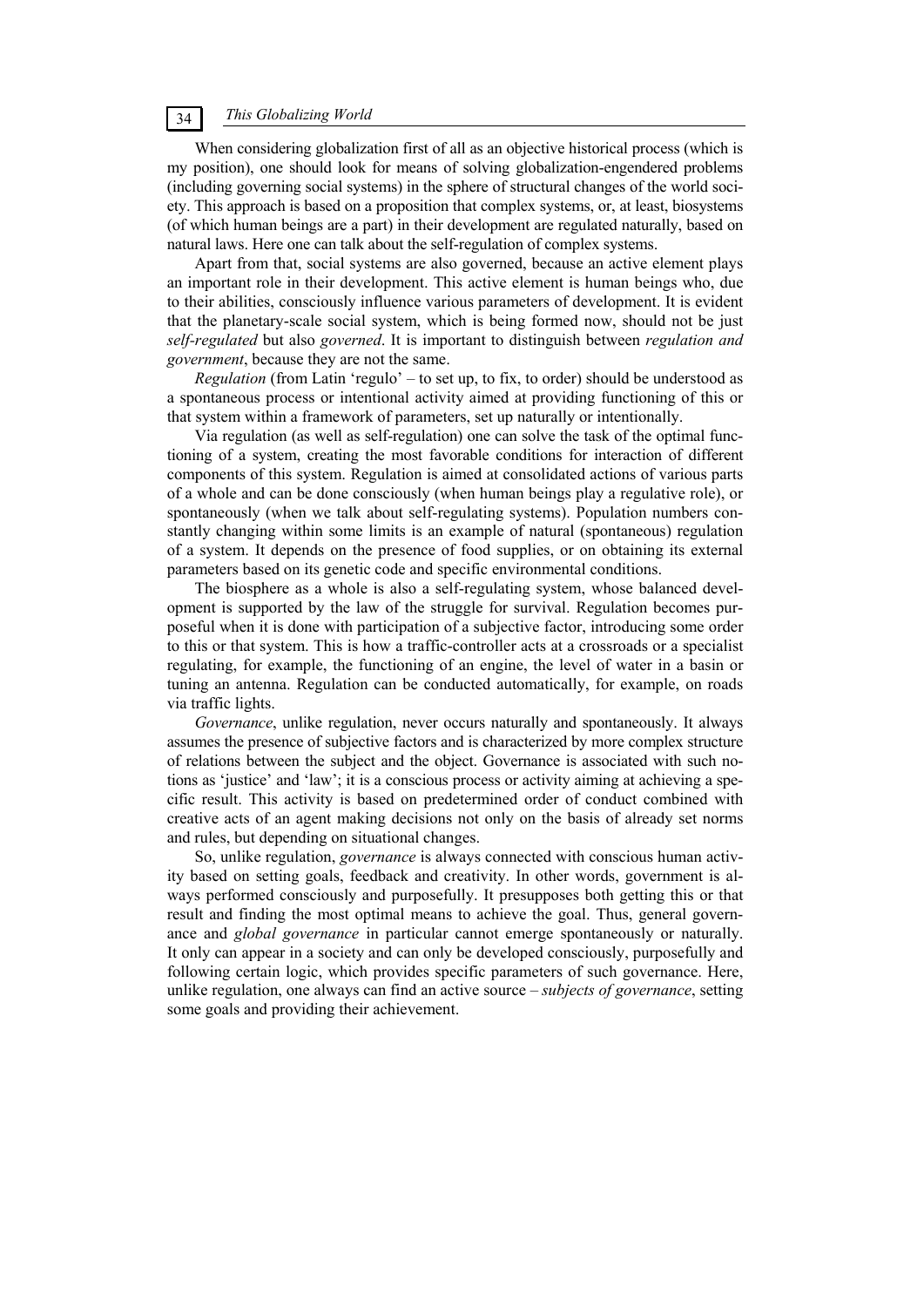*Governance* is, thus, a higher level of *regulation*, as well as *development* is a higher form of *movement*. That is why there can be no development without movement while we can commonly see movement without development. Similarly, *governance* presupposes *regulation*, while regulation can take place (occur) without governance.

In this context we can talk about historical dynamics of development of social relations when their natural regulation was eventually complimented by governance. For example, in the period of savagery and, to a large extent, in the period of barbarity, primitive people's relations were regulated by force and the survival of the strongest. As for governing social relations in the full sense, it emerges later, together with settled way of life, labor division, formation of a state and, finally, formation of the first civilizations. Such governance is already based on the realization of certain interests and purposefulness. It does not substitute natural regulation, but rather supplements it, making social development more predictable and less controversial. This is how all social systems evolve, of which nation-states have become the largest and the best organized.

From the mid-twentieth century the situation has principally changed because due to globalization processes the whole humankind has become a holistic system. It more and more resembles a single holistic organism based on the central parameters of social life (economic, political, and informational, *etc.*), on its interaction with natural environment, on exploring world oceans, outer space, *etc.* At the same time, in spite of the fact that international anarchy of the past gradually became more ordered, this order is not satisfactory when one takes into consideration contemporary challenges to humankind.

From this viewpoint, it is evident that humankind has reached a threshold, beyond which spontaneous regulation of social relations cannot continue any longer. It should be supplemented with conscious and purposeful building of systemic governance, because the world of global relations without effective global governance would encounter serious testing.

Nowadays our world is like a tall ship, which has so far no steering wheel, but is already being brought by wind from a relatively safe haven to the open sea. Its crew, stuck in conflicts and making no efforts to governing the ship, inevitably becomes hostage of circumstances and natural elements. The world community, having entered the era of global interdependence, should acknowledge the danger of uncontrolledness of the modern world and to start acting in concord and with purpose. If not, this state of affairs promises nothing good for the world community. Without effective governance, the world community will only slide more and more into the abyss of increasing conflicts and contradictions.

There can be another analogy to the contemporary global world – a period of human history, which Thomas Hobbes metaphorically called 'war of everyone against everyone'. We all know that in that time the problem was resolved through the emergence of state as an artificial body able to provide peace and order both locally and globally. Hobbes compared it to Leviathan – a biblical monster possessing immeasurable power.<sup>2</sup>

Has the situation changed much? The world community seems to have reached the same situation of 'war of everyone against everyone'. The difference is that this now global and, in fact, non-regulated confrontation is not between separate people but between sovereign nation-states together with various international bodies and organizations.

 <sup>2</sup> <sup>2</sup> See Hobbes. Th. Leviathan // Collected Works. 2 vols. Vol. 2. – Moscow: Mysl. 1991. In Russian (Гоббс, Т. Левиафан // Сочинения. В 2-х т. Т. 2. – М.: Мысль, 1991).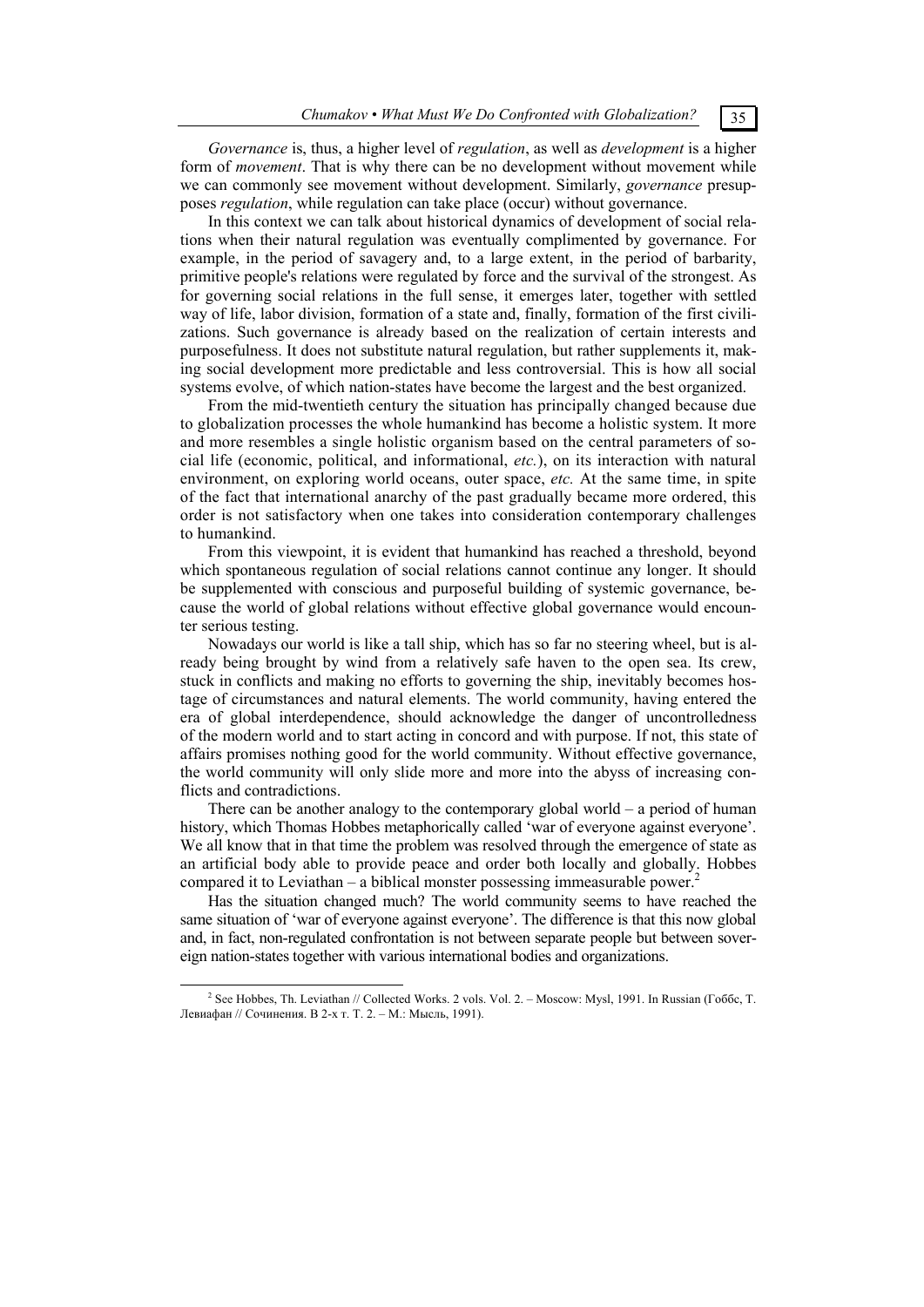# **How is Global Governance Possible?**

This state of affairs in the absence of global ethics, global law and universally recognized human values, drags the world community into the situation of struggle for survival.

As a result, most international contradictions and discussions are resolved by power policy. Power is not necessarily represented in a brutal and rough form. Quite often, especially in the economic sphere, coercion is exercised through soft power. Anyhow, the one who is stronger and more sophisticated, the one with advantages and pursuing uncontrollably selfish interests, wins.

In this situation, the UN is practically powerless, although seems to be the only institution for us to rely on. This organization was created in a different epoch and for resolving issues other than governing the global world, such as, first of all, prevention of the new world war and performing regulatory functions worldwide. It would be naïve to think that the reform of the UN as such can change anything cardinally.<sup>3</sup> At the same time, new attempts are made to respond serious challenges. New global and regional supranational organizations emerge, such as G8, G20, the World Trade Organization, the European Union, Shanghai Cooperation Organization, *etc.* But one should not be mesmerized by these structures. They are built to provide cooperative efforts at regional and global levels and they somehow manage to do it. At the same time, these organizations do not solve and are by and large unable to solve the main contradictions of our time formulated above.

First, all of them represent only a certain part of humankind, a region or a separated sphere of social activity. Without representing the world as a whole and in its different aspects, any governance is doomed to be, at least, limited.

Second, such organizations at the worldwide scale are only able, at their best, to perform some regulative functions, being not appropriate for governing the world system as a whole.

It is not surprising that nearly all global projects of the last days, of which 'Peaceful coexistence', 'Sustainable development', 'Multiculturalism' and some other are the most well-known ones, provide no desirable results or even prove to be invalid. It happens because, as it has been mentioned above, we have no adequate mechanisms to realize them successfully.

As a result, the conflict of interest in the global world increases, reinforced by growing openness and accessibility of information, which becomes the most important resource and an effective tool for governing social processes, including distant governance. This is why dispersed oppositions in various countries act with such coordination and can overthrow governments in the course of so-called 'colored', or 'Twitter' revolutions.

Thus, modern humankind simply has no alternative but global governance, which should be created at all costs and as soon as possible. It does not matter, whether it will be something like a world state or some supra-national structures to govern the world community. Evidently, the world government, so much spoken about, would be insufficient. It is important to understand that executive power (government) without other branches, structures and institutions of power would not be able to act. I will return to this issue; now I should stress that to solve this task, one should answer several principal questions:

 $\frac{1}{3}$ <sup>3</sup> This topical issue is still widely and vigorously debated.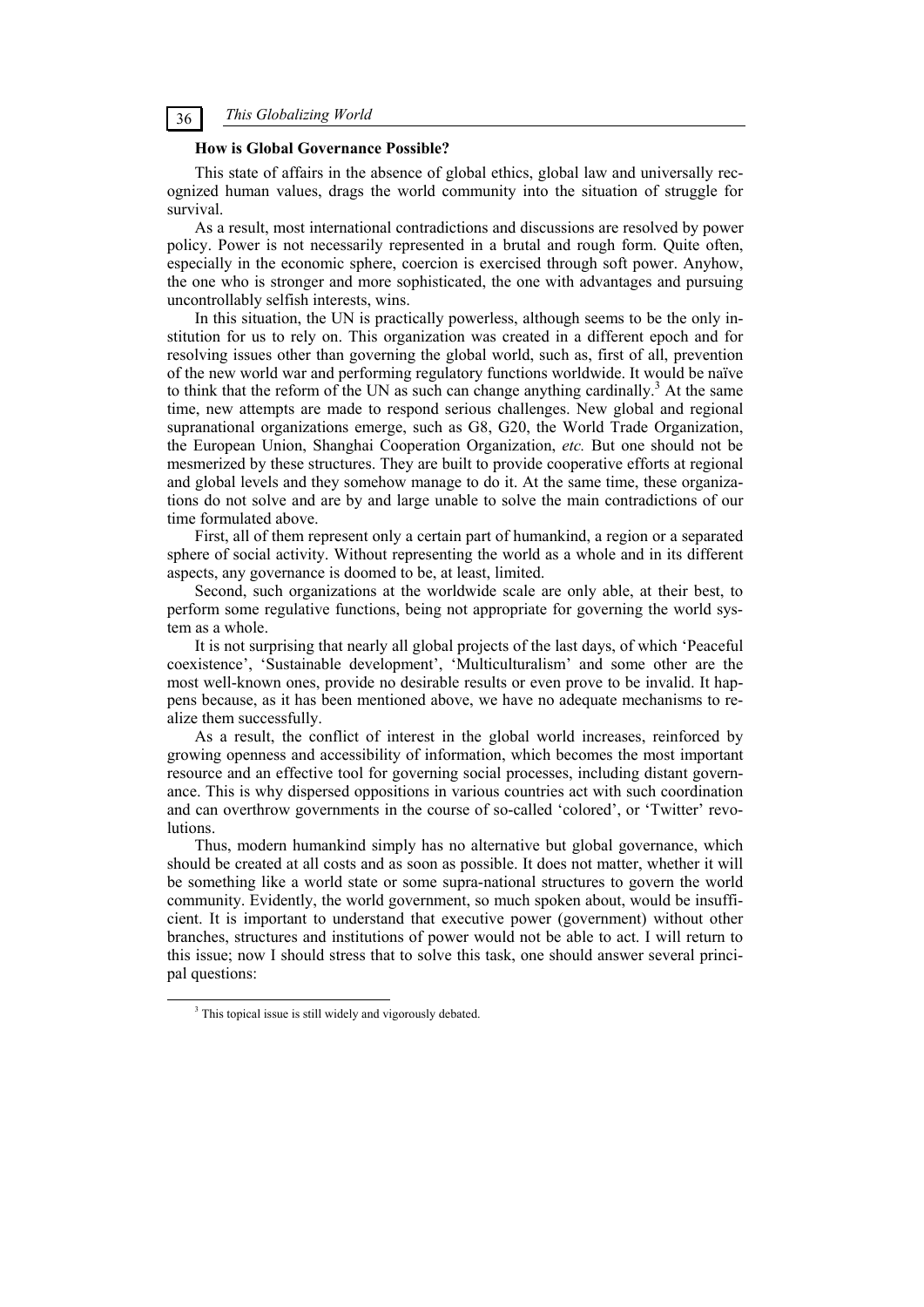– How is global governance generally possible and what is the logic of this governance?

– What are the main tasks of global governance?

– What preconditions for the creation of the global governance already exist in contemporary world?

– What kind of present international organizations and bodies fit (or will be able to fit after some degree of reform) the essence and principles of global governance?

– What obstacles can be found on the way towards creating global governance?

– What principal decisions and at what level should be made as the first and the following steps in achieving the goals set?

– Who can and should take responsibility for developing global governance?

– Finally, what are the costs and who should pay them?

So, to answer the above-listed questions, one should first answer the most important one: *is global governance generally possible, and if 'yes', then, 'how'*?

History allows us to face the future with some optimism. Since the modern age and the emergence of the first ideas to make social life peaceful universally and up to now, when this task became paramount, humankind, beyond doubt, has collected some theoretical and practical results in this sphere. Serious contributions to the theory and philosophy of human unity and world (planetary) government were made by John Lock, Immanuel Kant, Vladimir Solovyov, Nikolai Berdyaev, Pierre Teilhard de Chardin, Vladimir Vernandsky, Karl Jaspers, Ferdinand Tönnies, Thorstein Veblen, Bertrand Russell, Albert Einstein, Norbert Elias, Saul Mendlowitz, Helmut Schmidt, Aurelio Peccei, Andrei Sakharov, Amitai Etzioni, Richard Falk, Friedrich Kratochvil, Carl Friedrich von Weizsäcker, Ervin Laszlo, Glen Martin and others*.*

Summing up the heritage in this sphere of knowledge one can say that all speculations, theories and ideas on common destiny of humankind, global governance, world government and so on, have, as a rule, one goal: to find ways and means to achieve peaceful coexistence of peoples while preserving their cultural identity. Kant, for example, as early as in 1795 when thinking about possibility and principles of reason-based social governance wrote in his famous treatise '*Zum Ewigen Frieden*' that eternal peace is not an empty speculation but a task which is being gradually solved and is approaching its realization.<sup>4</sup>

To confirm that the famous philosopher was right one can point to a constantly growing interest in this problem and to numerous public organizations that emerged in the last decades. Their names speak for themselves: the World Constitution and Parliament Association, World Federalist Association, World Federalist Movement, World Union, World Citizens Movement, *etc.*<sup>3</sup>

If one looks at practical issues, it cannot go unnoticed that the world community has accumulated, during its long history, a significant experience of governing large social systems – states, empires, kingdoms, confederations, unions, blocs, *etc.* The *state* has proven in practice to be the most widespread and enduring form of organizing social life.

*Morality and law* are central instruments of social governance, through which one can provide the strongest influence on social consciousness and human behavior. We

 $\overline{4}$ <sup>4</sup> Kant, I. Perpetual Peace // Collected Works. 6 vols. Vol. 6. - Moscow: Mysl, 1966. - P. 309. In Russian (Кант, И. <sup>К</sup> вечному миру // Сочинения <sup>в</sup> шести томах. Т. 6. – М.: Мысль, 1966. – C. 309). 5

Mazour, I. I., and Chumakov, A. N. (eds.) Globalistics: International Cross-Disciplinary Dictionary. – Moscow – Saint Petersburg – New York: Elima, Piter, 2006. – P. 131. In Russian (Мазур, И. И., Чумаков, А. Н. Глобалистика. Международный междисциплинарный словарь. – М. – СПб. – Нью Йорк: Элима, Питер. – C. 131).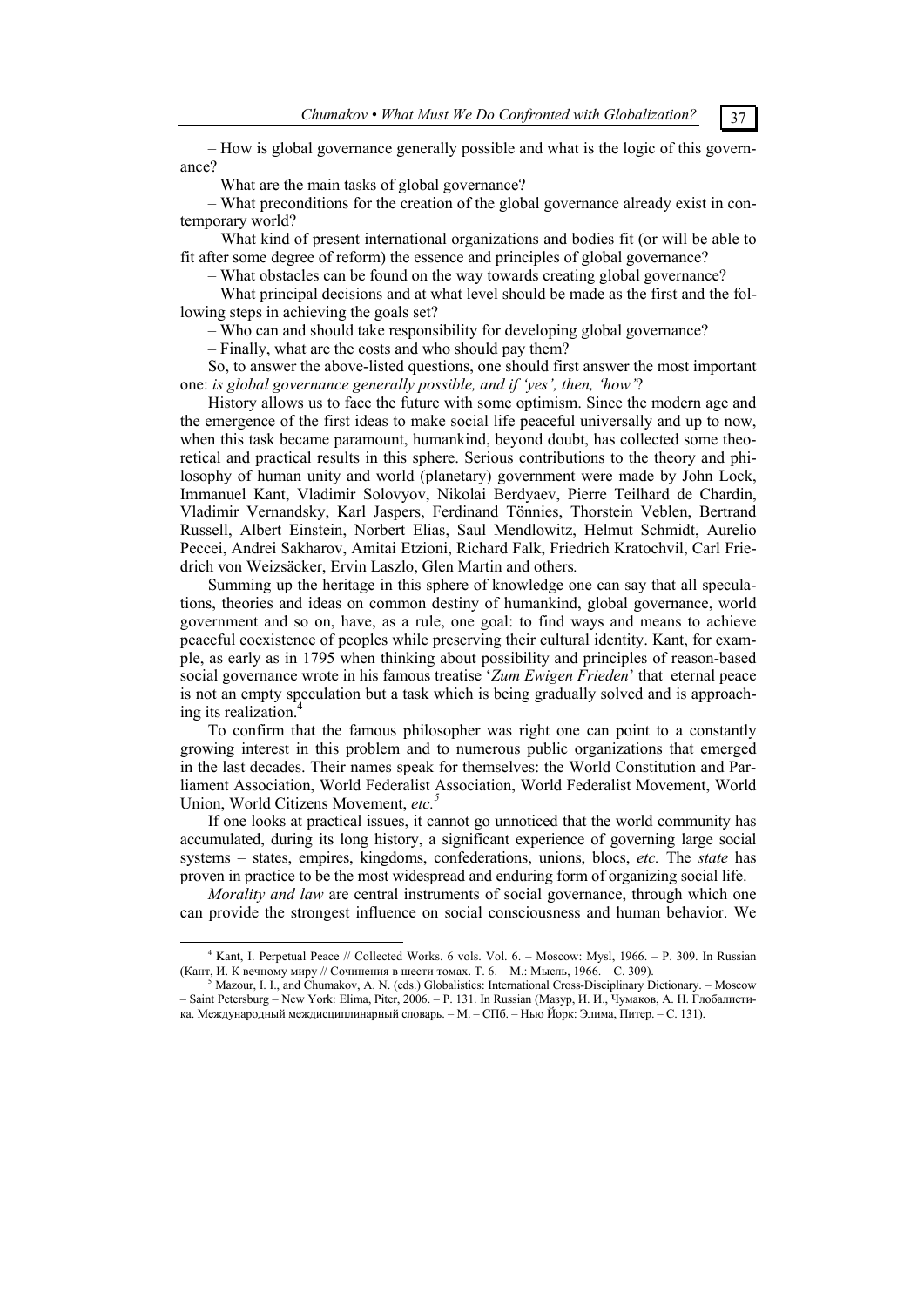should also emphasize *ideology*, *politics*, *economy*, *finance*, *culture*, *etc.,* through which social systems are also directly or indirectly governed. But *morality and law*, no doubt, dominate these factors, because they literally penetrate and link together all other spheres of social life, being, in this or that way, subdued to moral and legal norms and laws.

Today, when multi-aspect globalization makes the whole world community a holistic planetary system, governing this mega-system becomes a demand of the time and it should be built taking into consideration the whole experience accumulated by humankind in this sphere. It seems evident that global governance should be based on the historically tested principle of separation of *legislative, executive and judicial* powers.

In this regard one can and should talk not just (as usual) about *World Government (executive power)* but also about a *World Parliament (legislative power)* and *Global Law System (judicial power)*, based on global law. To see them realized, as well as to form an effective planetary system of governance, we should create adequate conditions, of which the most important are the following:

*Universally recognized moral foundations*, meaning that we should form universal values and universal morality for the planet. They should not replace, but enforce and amplify morality and values of different peoples. It seems that the Universal Declaration of Human Rights, equating all people in their right to life, freedom and property, should be the starting point for the formation of such a morality.

*A single legal system* is another necessary condition for global governance, together with a planetary system of adaptation and implementation of legal norms universal for all countries and peoples. We should emphasize that here we speak not about international law, which is already well-developed at the level of interstate and regional relations, but about global law, which would be really universal. Such a law does not presuppose abolishment of legal systems of separate states or regional structures, of international legal acts and institutions. It is important, but the national/regional law should be brought with correspondence with the global law and should not contradict it.

Global governance also means *providing cooperative security* and uniting efforts in maintaining it through various forms of cooperation. First of all, we talk about *economic cooperation*, which already successfully evolves in the modern world in the form of multinational corporations, consortiums, joint ventures, *etc.* World trade has already made all peoples of the planet involved into the single market of labor, goods and services.

Planetary *political cooperation* is the next necessary condition for global governance. It should provide resolution of conflicts and peaceful coexistence through compromising and resolving disputes taking into consideration the maximum of interests of different parts. Global political cooperation, unlike economic cooperation, still is to be developed because in this sphere relations are built so far on the absolute priority of national and corporative interests.

*Military cooperation*, existing nowadays at the regional level and meeting the defense tasks of separate countries and peoples (*i.e*. protecting them from external threats), should be replaced by police forces providing law and order, protection from criminal activities.

The recent world financial crisis has shown once again that *coordinated planetary financial policy* is a necessary condition for global governance. It is evident that it is hard and even impossible to implement coordinated financial policy without a single currency.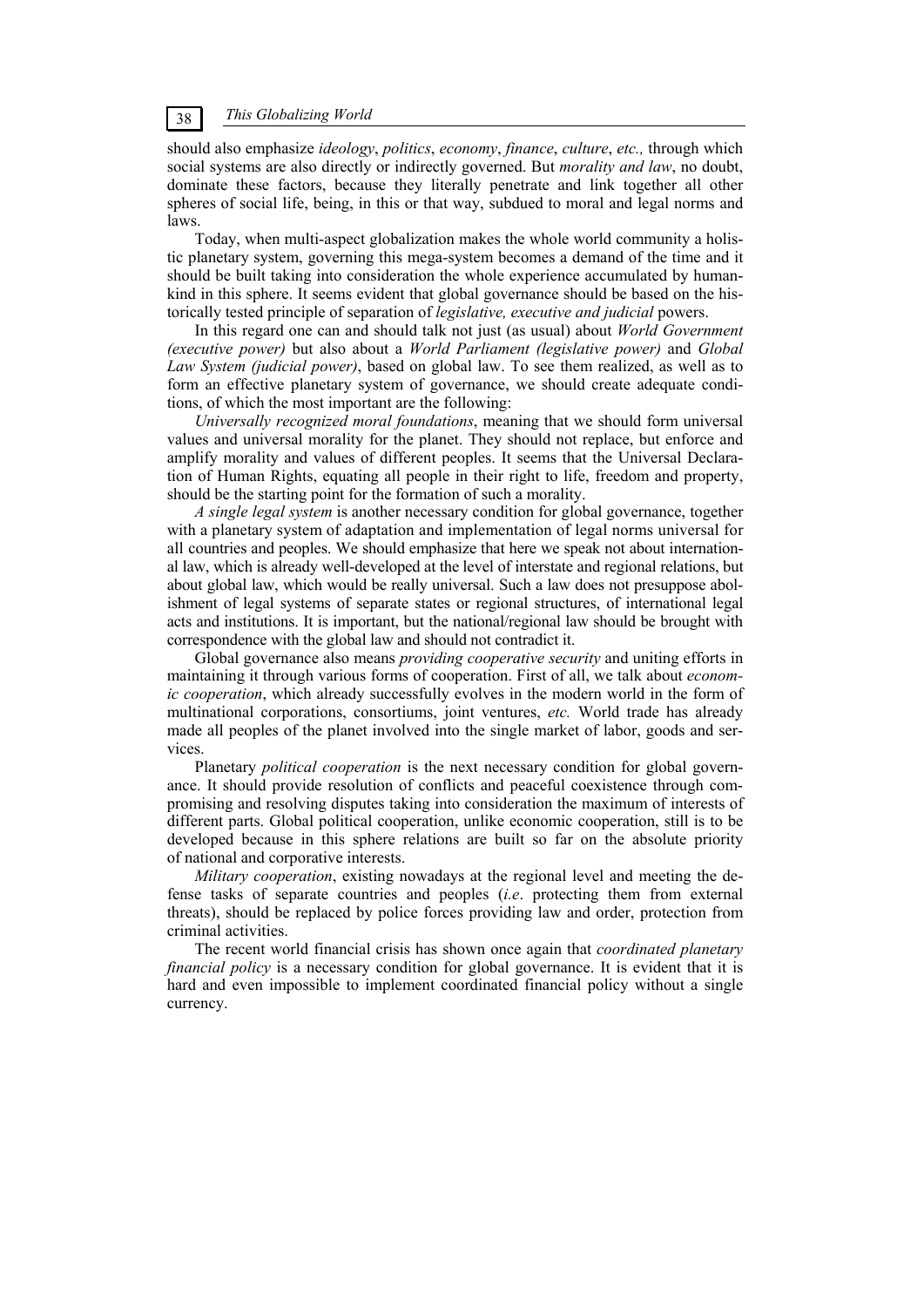*Religious tolerance and separation of church (religious institutions) from institutions (structures) of global governance* is necessary as the most important condition for peaceful coexistence and constructive interaction of different people, independent of their religious beliefs or non-beliefs.

*Scientific and technological cooperation* as well as cooperation in the sphere of health and education presupposes creating conditions for a balanced cultural and social development of various continents and regions of the planet.

*A common (world) language* for international communication is needed to support conversation in various spheres of social life and to develop intercultural interaction. A well-known Korean philosopher Yersu Kim mentions that language may be compared with culture: as well as culture itself is a system of symbolic meanings serving common needs of its members.<sup>6</sup>

Of course, we have not listed all conditions needed for creating a system of global governance. But these are the most important ones, without which all the rest will make no sense.

## **Who is Responsible?**

Now a few words regarding *what principal decisions and at what level should be made initially and afterwards to achieve the goals set*.

Decisions concerning building the global system of governance should be made, of course, at the planetary level. A World Conference, roughly analogical to the World Environmental Conference in Rio de Janeiro (1992), could become the first step. It could also be a world summit of heads of all states, which would work out principal approaches to global governance. In the future operative-tactical and strategic decisions would become more and more the prerogative of the emerging structures of global governance.

Finally, *who can and should take responsibility for building global governance and what are the costs and who should pay them*?

First of all, this responsibility lies on the world academic, political and business elites, that is on people having adequate worldview, possessing necessary knowledge, have the strongest authorities and material resources. On the other hand, the most affluent countries and alliances (the USA, the EU, China, Russia, India, Brazil and others) should take initial basic responsibility for building the system of global governance. They also should carry the main burden of financial support of a reform of modern international relations. This does not mean, however, that there should be countries or nations at our planet, which would be free from their own reasonable contribution into common expenses.

Some may say that this is all a utopia, and that global governance is impossible, and the supporting arguments listed above are insufficient. This viewpoint has its right to exist, because we cannot so far provide a final proof of the truth of our statements. Some can question the appropriateness and sequence of the steps proposed and they may also be right, because we discuss a topic unprecedented in human history. That is why it is so important to consider the issue of global governance in all its aspects, including philosophy, which, unlike science, is oriented not so much towards finding con-

 $\overline{6}$  Yersu Kim. An Idea of University in an Age of Diversity and Transformation // Papers of the 2007 World Philosophy Day / Ed. by I. Kucuradi. – Ankara: Philosophical Society of Turkey, 2009. – P. 191.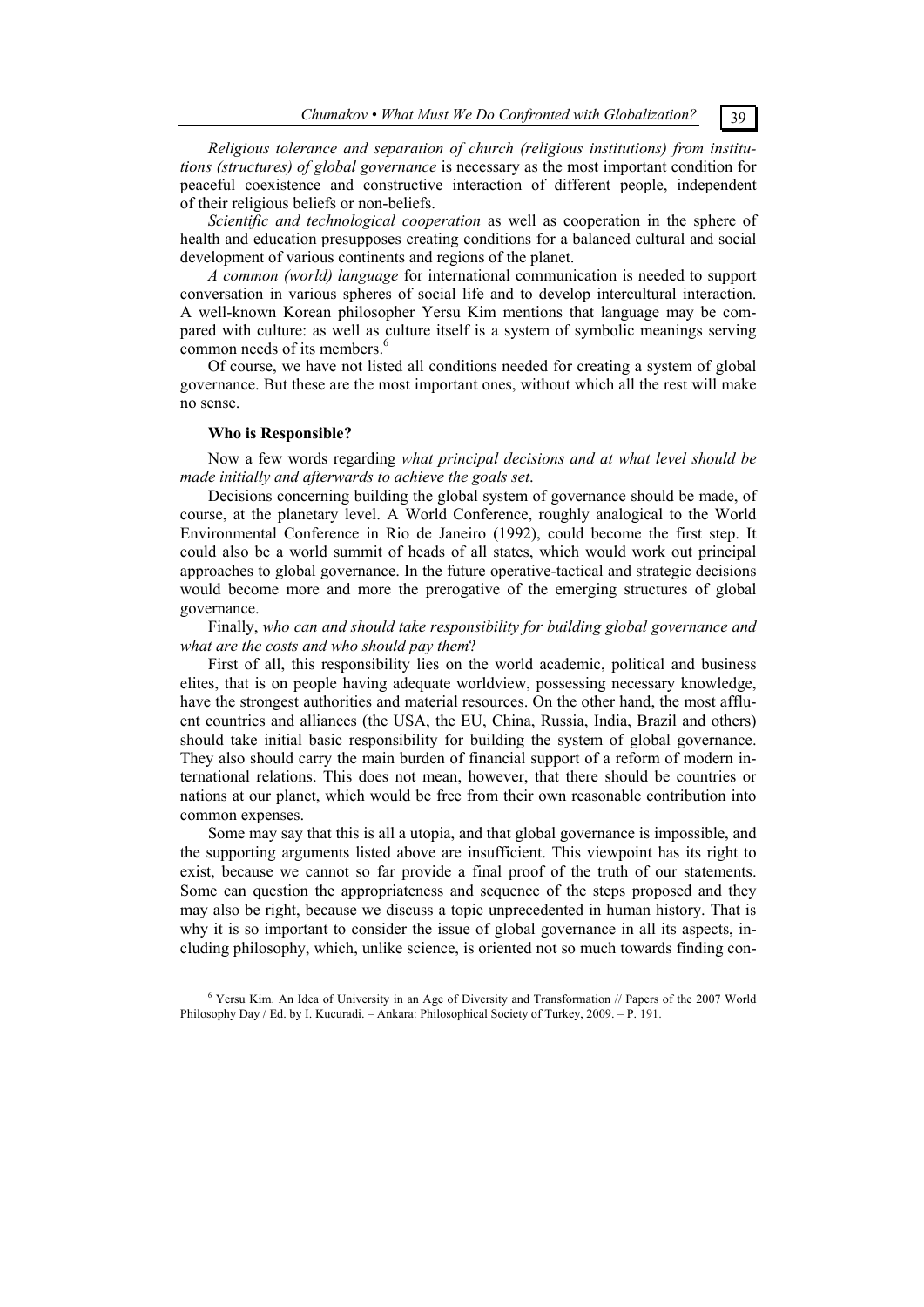crete, final solutions but towards broadening the scope of various approaches to solve a problem. Such philosophical analysis is especially valuable where exact scientific methods have not been worked out yet, but the situation does need immediate resolution. The problem of governing the contemporary global world is such a case.

### **Dialogue as a Way to Cope with Problems**

So, if we take into consideration the above said, today in the global world political decisions between rationality and demands of wisdom and the dialogue of cultures and civilizations are the only possible way to resolve contradictions in a constructive way and to provide a balanced social development both at the national and global levels. But they have their limits defined by the following points.

First, approaches based on a separate 'dialogue of cultures' or 'dialogue of civilizations' are not successful, because they do not reflect the genuine (cultural-cum-civilizational) nature of social life, which is a combination of cultural achievements and civilizational relations of society.

Second, every culture is initially self-sufficient and is eager to preserve its identity. Therefore, a constructive dialogue based on culture alone is impossible; one should not expect much from intercultural dialogue and count on bringing different cultural positions close to each other. At the same time, one should not be too pessimistic.

And the higher is the level of civilizational development of the interacting parties, the more productive this dialogue can be. However, the level of civilizational development of various nations and humanity as a whole still remains at a very low level. Even the academic community does not fully understand that the level of development of civilization of this or that people (a country, a collective, an individual) is the other side of their cultural development. That is why the policy of multiculturalism, not considering the civilizational gap in the development of various cultures, has been, in fact, seriously defeated not only in Europe but in other countries and regions as well.

One cannot agree with Samuel Huntington talking about 'clash of civilizations'. In fact, we deal with confrontation of different 'cultural-cum-civilizational' systems (the West and the East, capitalism and socialism, Islam and Christianity, *etc.*), where they confront one another on the basis of cultures but interact on the basis of civilization. This creates multiplicity of cultural-cum-civilizational systems.

Thus, the cultural-cum-civilizational dialogue implies admitting the multipolarity of the contemporary global world. And to make it effective we need common civilizational principles of social organization, of which the most important are the following:

- recognizing and protecting basic human rights;
- a conventional system of ethical norms and values (universal morality);
- a single legal system (global law);
- religious tolerance and freedom of consciousness.

Responsibility for building such principles and providing conditions for a productive dialogue in the global world lies, first of all, on the world political, academic and business elites, as well as on nation-states as the largest *organized* social systems.

And, if the measure of responsibility of politicians depends on their position, the level of states' responsibility depends directly on their role in the global system of economic, military, political and cultural relations.